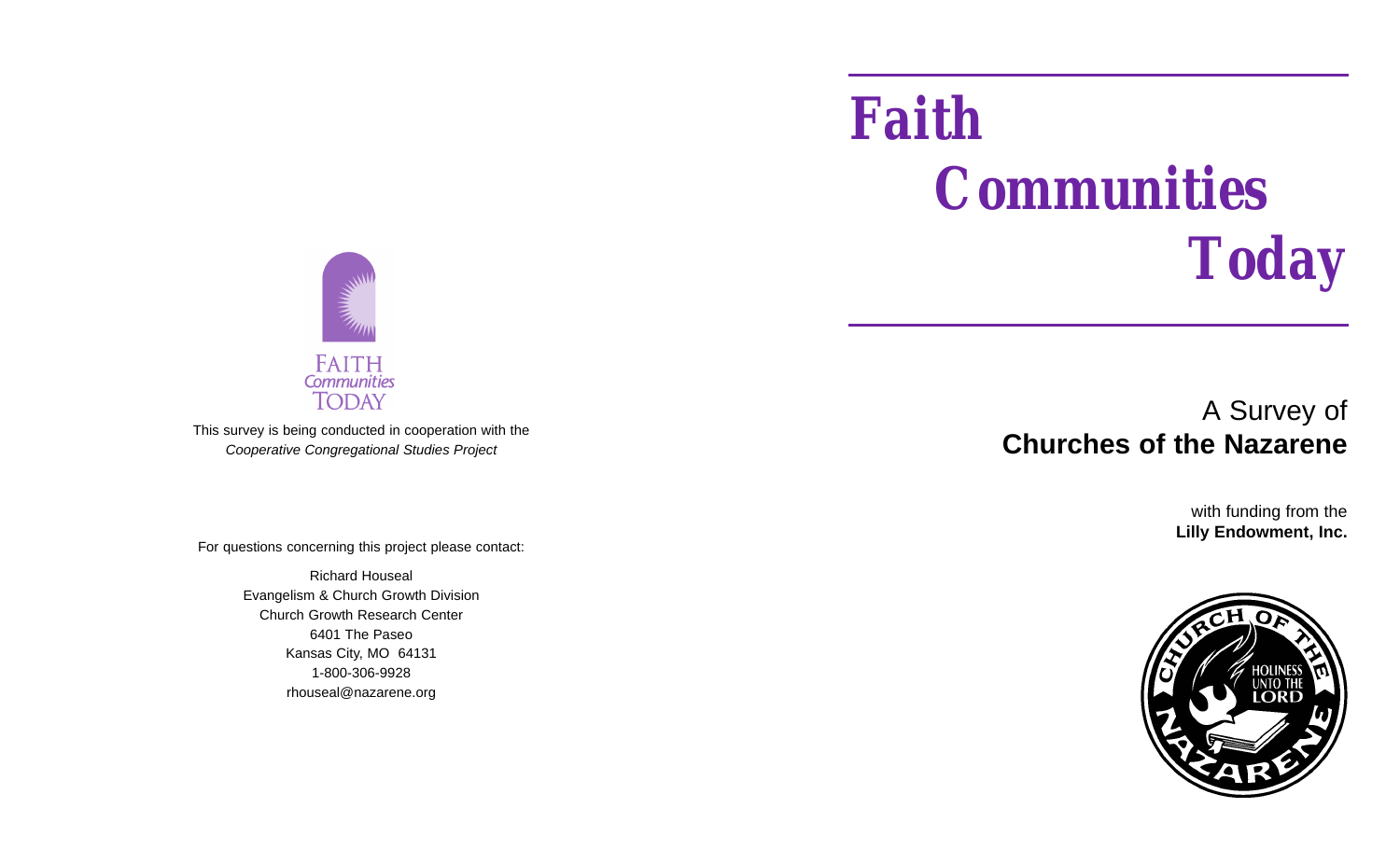**10.** Are visitors acknowledged in an obvious way (stand up, raise hand, visitor label, etc.)?

 $\Box$ <sup>1</sup> Yes  $\Box$ <sub>2</sub> No.

- **11.** Which statement best describes the situation in you congregation concerning the use of small groups for fellowship, spiritual nurture, etc.
	- $\Box$ <sup>1</sup> Such groups do not exist with our congregation
	- $\Box$ <sub>2</sub> A few such groups meet, but they are not central to our church's program
	- $\Box$  Small groups are central to our strategy for Christian nurture and spiritual formation
- **12.** Does your church have a web site?
	- $\Box$ <sup>1</sup> Yes...the web address is:  $\Box$ <sub>2</sub> No
- **13.** Is your church part of a network, fellowship, or association in addition to the denomination?

 $\Box$ <sup>1</sup> Yes  $\Box$ <sub>2</sub> No

- **13a.** If "Yes", what is the name of the network?\_\_\_\_\_\_\_\_\_\_\_\_\_\_\_\_\_\_\_\_\_\_\_\_\_\_\_\_\_\_\_\_
- **13b.** If you would like, please describe your church's relationship with this network. (For example, does the network provide resources, or offer insurance and annuities? Do you pay any dues? Are there local or national meetings? How does the network supplement/complement the denomination?)

\_\_\_\_\_\_\_\_\_\_\_\_\_\_\_\_\_\_\_\_\_\_\_\_\_\_\_\_\_\_\_\_\_\_\_\_\_\_\_\_\_\_\_\_\_\_\_\_\_\_\_\_\_\_\_\_\_\_\_\_\_\_\_\_\_\_\_\_\_\_\_

\_\_\_\_\_\_\_\_\_\_\_\_\_\_\_\_\_\_\_\_\_\_\_\_\_\_\_\_\_\_\_\_\_\_\_\_\_\_\_\_\_\_\_\_\_\_\_\_\_\_\_\_\_\_\_\_\_\_\_\_\_\_\_\_\_\_\_\_\_\_\_ \_\_\_\_\_\_\_\_\_\_\_\_\_\_\_\_\_\_\_\_\_\_\_\_\_\_\_\_\_\_\_\_\_\_\_\_\_\_\_\_\_\_\_\_\_\_\_\_\_\_\_\_\_\_\_\_\_\_\_\_\_\_\_\_\_\_\_\_\_\_\_

*Thank you very much for taking the time to complete this survey!*

### **Section I:**

*Congregational Identity and Worship*

**1.** How well does each of the following statements describe your congregation? ( $\checkmark$  one on each line)

|      | Very<br>Well                                                                                                                               | Quite<br>Well       | Some-<br>What | Slightly | Not<br>At All       |
|------|--------------------------------------------------------------------------------------------------------------------------------------------|---------------------|---------------|----------|---------------------|
| А.   | Our congregation feels like a close-knit family $\dots \dots \square$                                                                      | $\Box$ <sub>2</sub> | $\Box$        | $\Box$   | $\Box$              |
| В.   | Our congregation is spiritually vital and alive $\dots \dots \square$                                                                      | $\Box$ <sub>2</sub> | $\Box$ 3      | $\Box$ 4 | $\Box$              |
| C.   | Our congregation is working for social justice $\dots \dots \square$                                                                       | $\Box$ <sub>2</sub> | $\Box$        | $\Box$   | $\Box$              |
| D.   | Our congregation helps members deepen their                                                                                                | $\Box$ <sub>2</sub> | $\Box$        | $\Box$ 4 | $\Box$              |
| Е.   | Our congregation is trying to increase its                                                                                                 | $\Box$ <sub>2</sub> | $\Box$        | $\Box$ 4 | $\Box$              |
| Е.   | Our congregation clearly expresses its Nazarene                                                                                            | $\Box$ <sub>2</sub> | $\Box$ 3      | $\Box$ 4 | $\Box$              |
| G.   | Our congregation is a moral beacon in the                                                                                                  | $\Box$ <sub>2</sub> | $\Box$        | $\Box$ 4 | $\Box$ <sub>5</sub> |
| H. . | Our congregation welcomes innovation and change $\Box$                                                                                     | $\Box$ <sub>2</sub> | $\Box$ 3      | $\Box$   | $\Box$              |
| L.   | Our congregation deals openly with disagreements<br>and conflicts $\ldots \ldots \ldots \ldots \ldots \ldots \ldots \ldots \ldots \square$ | $\Box$ <sub>2</sub> | $\Box$        | $\Box$   | $\Box$              |
| J.   | Our congregation has a strong racial, cultural or<br>national heritage that it is trying to preserve $\dots \dots \square$                 | $\Box$              | $\Box$ 3      | $\Box$   | $\Box$ <sub>5</sub> |
| Κ.   | Members are excited about the future of our<br>congregation $\ldots \ldots \ldots \ldots \ldots \ldots \ldots \ldots \square$              | $\Box$              | $\Box_3$      | $\Box$ 4 | $\Box$ <sub>5</sub> |
| L.   | New people are easily incorporated into the life                                                                                           | $\mathsf{\Pi}_{2}$  | $\Box$        | $\Box$   | $\Box$ <sub>5</sub> |
| M.   | Our congregation has a clear sense of mission<br>and purpose $\ldots \ldots \ldots \ldots \ldots \ldots \ldots \ldots \ldots \square$      | $\Box$ <sub>2</sub> | $\Box$ 3      | $\Box$ 4 | $\Box$ <sub>5</sub> |
| N.   | Our congregation's worship services are spiritually<br>uplifting and inspirational. $\ldots \ldots \ldots \ldots \ldots \ldots \square$    | $\Box$ <sub>2</sub> | $\Box$        | $\Box$   | $\Box$ <sub>5</sub> |
| O.   | Our congregation's programs and activities are                                                                                             | $\Box$              | $\Box_3$      | $\Box$ 4 | $\Box$ <sub>5</sub> |
| P.   | Our congregation's programs and activities<br>strengthen personal relationships among                                                      |                     |               |          |                     |
|      |                                                                                                                                            | $\Box$              | $\Box$ 3      | $\Box$   | $\Pi_{5}$           |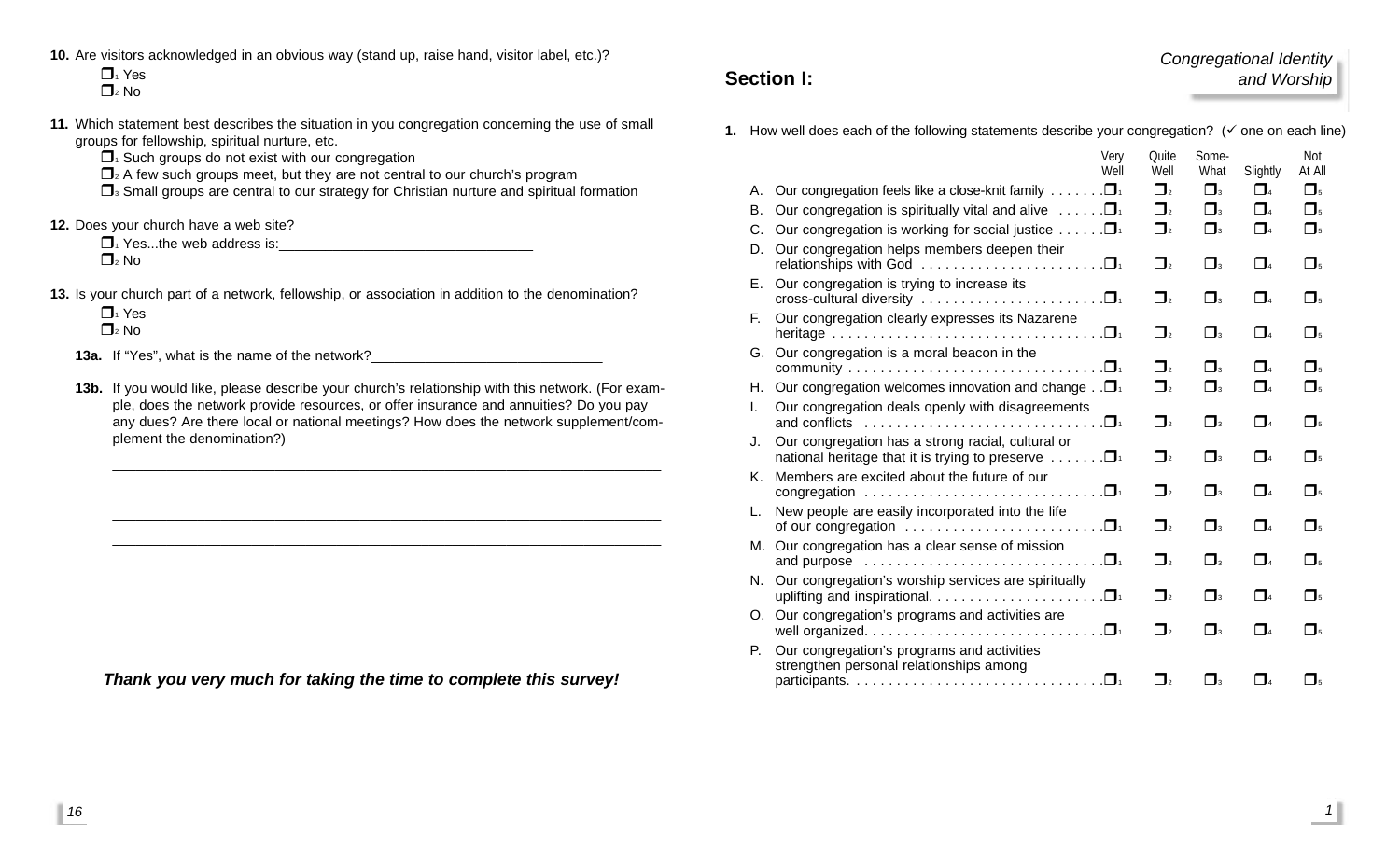**2.** Worship Services

|                                                                                                                                                                                                                                                                                                                              |                                                                                                                                                                                                                                                                                                                                     | Friday | Saturday | Sunday<br>AM | Sunday<br><b>PM</b> |  |  |
|------------------------------------------------------------------------------------------------------------------------------------------------------------------------------------------------------------------------------------------------------------------------------------------------------------------------------|-------------------------------------------------------------------------------------------------------------------------------------------------------------------------------------------------------------------------------------------------------------------------------------------------------------------------------------|--------|----------|--------------|---------------------|--|--|
| А.                                                                                                                                                                                                                                                                                                                           | How many worship services does your<br>congregation have on each of the following<br>days/times on a typical weekend?                                                                                                                                                                                                               |        |          |              |                     |  |  |
| В.                                                                                                                                                                                                                                                                                                                           | What is the total attendance for all services<br>held on this day/time on a typical weekend?                                                                                                                                                                                                                                        |        |          |              |                     |  |  |
|                                                                                                                                                                                                                                                                                                                              | C. If you typically hold more than one service on the weekend, are these services: $(\check{v})$ one)<br>$\Box$ Very similar in style (other than the language used).<br>$\Box$ <sub>2</sub> One or more is somewhat different in style from the rest.<br>$\Box$ <sup>3</sup> One or more is very different in style from the rest. |        |          |              |                     |  |  |
| D. Please check all the languages in which your congregation conducts worship services<br>$\square$ <sub>3</sub> Korean<br>on a typical weekend: $\Box_1$ English<br>$\Box$ <sub>2</sub> Spanish<br>$\square$ <sub>4</sub> French<br>$\Box$ <sub>5</sub> Portuguese<br>$\Box$ Chinese<br>$\mathbf{\mathsf{\Sigma}}_7$ Other: |                                                                                                                                                                                                                                                                                                                                     |        |          |              |                     |  |  |

**3.** How often does the sermon in your worship service *focus* on:  $(\check{ }$  one on each line)

| Always                                                                                             |                     |              | Often times Seldom | Never               |
|----------------------------------------------------------------------------------------------------|---------------------|--------------|--------------------|---------------------|
| A. God's love and care $\dots\dots\dots\dots\dots\dots\dots\dots\dots$                             | $\Box$ <sub>2</sub> | $\mathbf{I}$ | $\vert$ $\vert$ 4  | $\mathsf{L}$        |
|                                                                                                    |                     |              | $\Box$             | $\Box$ <sub>5</sub> |
|                                                                                                    |                     | $\Box$       |                    | $\Box$ <sub>5</sub> |
| D. Social justice or social action $\ldots \ldots \ldots \ldots \square$ $\Box$                    |                     |              | $\vert$ $\vert$ 4  | $\Box$ <sub>5</sub> |
| E. End-times and/or the second coming $\ldots \ldots \ldots \square$ $\blacksquare$ $\blacksquare$ |                     |              | $\Box$             | $\Box$ <sub>5</sub> |
| F. Personal commitment and/or conversion $\Box_1$ $\Box_2$                                         |                     | $\mathbf{I}$ |                    |                     |
|                                                                                                    |                     |              |                    |                     |

Some-

 $Com<sub>2</sub>$ 

**4.** How often does the sermon include **a lot of:**  $(\checkmark)$  one on each line)

|    | Always                                                                                                                                                          | Often               | JUHIC-<br>times | Seldom       | Never         |  |
|----|-----------------------------------------------------------------------------------------------------------------------------------------------------------------|---------------------|-----------------|--------------|---------------|--|
|    | A. Personal stories or first-hand experiences $\Box$                                                                                                            | $\Box$ <sub>2</sub> | $\mathsf{L}$    | $\Box$ 4     | $\mathsf{L}$  |  |
|    |                                                                                                                                                                 |                     | $\mathbf{I}$    | $\mathbf{I}$ |               |  |
|    | C. Illustrations from contemporary media<br>(e.g., magazines, newspapers, television, etc) $\ldots$ $\Box$ <sub>1</sub> $\Box$ <sub>2</sub> $\Box$ <sub>3</sub> |                     |                 | $\Box$       | $\frac{1}{5}$ |  |
| D. | Detailed explanations of scripture or doctrine $\ldots \Box$                                                                                                    | $\Box$ <sub>2</sub> | $\mathbf{L}$    |              |               |  |

### **Section VII:**

- **1.** Has your church started any other congregations?  $\Box$ <sup>1</sup> Yes
	- $\Box$ <sub>2</sub> No
- **2.** Do you have any satellite churches in other locations that are part of your congregation?  $\overline{\Box}$  Yes  $\Box$ <sub>2</sub> No
	- 2a. If "Yes", how many?
	- **2b.** If "Yes", do they have distinctive styles/missions?  $\Box_1$  Yes  $\Box_2$  No
- **3.** Does your congregation have a radio ministry?
	- $\Box_1$  Yes  $\Box$ <sub>2</sub> No
- **4.** Does your congregation have a television ministry?  $\P$ <sub>1</sub> Yes  $\Box$ <sub>2</sub> No
- **5.** Does your church sponsor Pastor's or ministerial conferences?
	- $\Box$ <sup>1</sup> Yes
	- $\Box$ <sub>2</sub> No
- **6.** Are new members required to take a membership class prior to or after becoming members?  $\Box$ <sup>1</sup> Yes  $\mathsf{\Pi}_2$  No
- **7.** Are new members assigned a "mentor"?  $\Box_1$  Yes
	- $\prod_2$  No
- **8.** Are new members strongly encouraged to volunteer in the church's ministries?  $\Box$ <sup>1</sup> Yes  $\Box$ <sub>2</sub> No.
- **9.** Are efforts made to provide special parking or seating for visitors to your church?  $\Box_1$  Yes  $\Box$ <sub>2</sub> No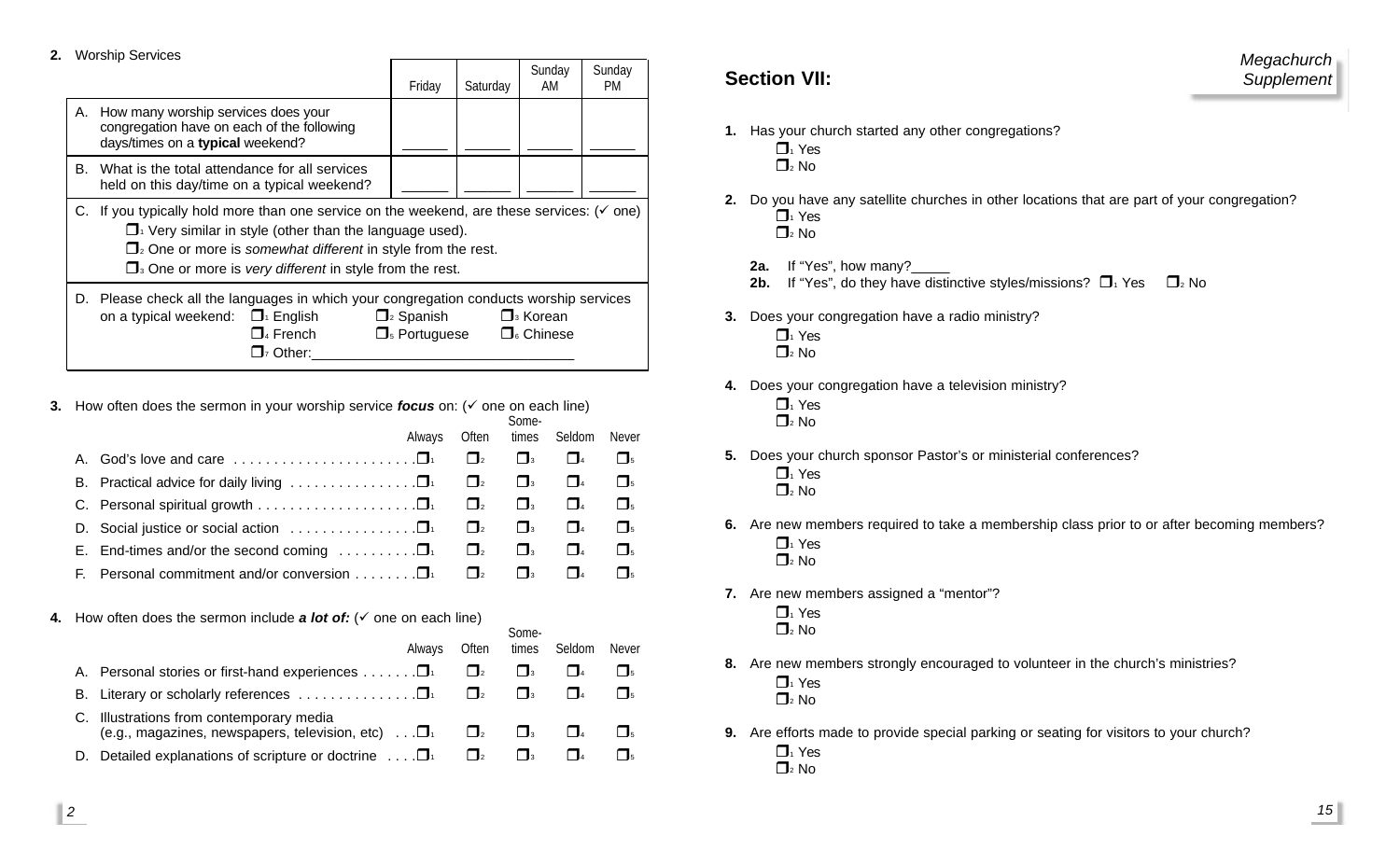*Although the "Annual Report of the Pastor" includes a number of financial items, there are just a few additional items we would like to know. Please answer questions 2 and 3 for the church's last complete fiscal year.*

- **2.** Approximately what percentage of your church's total income last year was from endowments or investments?  $\dots \dots \dots \dots \square$  None or  $\%$
- **3.** Approximately how much money did your congregation spend in the following areas last year?
	- A. Local mission work (other than through denomination)  $\dots \dots \dots$
	- B. National and international mission work and programs (other than through denomination) . . . . . . . . . . . . . . . . . . . . . . . . . . . . . . . . .\$\_\_\_\_\_\_\_
	- C. Subsidies to school, day care or before/after school program . . . . . . \$
	- D. Money put into reserve/endowments/investments ..................\$
- **4.** During the past 12 months, what methods did your congregation use to encourage financial giving among members? ( $\checkmark$  all that apply)
	- $\Box$ <sup>1</sup> Sermons on stewardship
	- $\Box$ <sub>2</sub> Appeals or testimonies from lay participants during worship services
	- $\Box$ <sup>3</sup> Special fund raisers (fairs, bake sales, etc)
	- $\Box$ <sup>4</sup> Appeals based on specific, concrete and special needs
	- $\Box$ <sub>5</sub> Distribution of promotional material (from Stewardship Development, etc.)
	- $\Box$  Canvassing members by phone or in person (e.g., member visitation)
	- $\Box$ <sup>7</sup> Pledge or commitment cards
	- $\Box$  Weekly giving envelopes
	- $\Box$  Quarterly giving statements
	- $\square$ <sub>10</sub> Teaching that a 10% tithe belongs to God, is due God and should be given to God
	- $\Box$ <sup>11</sup> Teaching that giving a proportion of one's income, not tithing per se, is sufficient

**5.** How often are the following included as part of your worship service(s)? ( $\checkmark$  one on each line)

|    | Always                                                                                 | Often               | Some-<br>times      | Seldom            | <b>Never</b>              |
|----|----------------------------------------------------------------------------------------|---------------------|---------------------|-------------------|---------------------------|
|    | A. Reading/recitation of creeds or statements of faith . $\square_1$                   | $\vert$ $\vert_2$   | $\Box$ <sub>3</sub> | $1\,$ 14          | $\Box$ <sub>5</sub>       |
|    | B. A time for lay persons to testify about their faith $\Box$                          | $\Box$ <sub>2</sub> | $\Box$ <sub>3</sub> | $\vert$ $I_4$     | $\Box$ <sub>5</sub>       |
|    | C. A time during worship for people to greet each other $\Box$                         | $\Box$ <sub>2</sub> | $\Box$ <sub>3</sub> | $\vert$ $I_4$     | $\mathbf{I}$              |
|    | D. The use of visual projection equipment $\dots \dots \dots \square$                  | $\Box$ <sub>2</sub> | $\Box$ <sub>3</sub> | $\vert$ $\vert$ 4 | $\Box$ <sub>5</sub>       |
| Е. | Incense or candles $\dots \dots \dots \dots \dots \dots \dots \dots \dots \dots \dots$ | $\mathbf{I}_2$      | $\mathsf{L}$        | l la              | $\mathbf{I}$ $\mathbf{I}$ |
| Е. | Drama                                                                                  | $\mathbf{I}$        | $\Box$ <sub>3</sub> | $\mathbf{I}$      | $\Box$ <sub>5</sub>       |
|    | G. Kneeling by the congregation $\ldots \ldots \ldots \ldots \square$                  | $\Box$ <sub>2</sub> | $\mathsf{L}$        | $\overline{a}$    |                           |

**6.** How often are the following used in your worship service(s)? ( $\checkmark$  one on each line)

|    |                                                                                                                        |                     | Some-               |                   |                           |
|----|------------------------------------------------------------------------------------------------------------------------|---------------------|---------------------|-------------------|---------------------------|
|    | Always                                                                                                                 | Often               | times               | Seldom            | <b>Never</b>              |
|    |                                                                                                                        | $\Box$ <sub>2</sub> | $\Box$ <sub>3</sub> | $\vert$ $\vert$ 4 | $\mathsf{L}_{\mathsf{L}}$ |
| В. | Electronic keyboard or synthesizer $\ldots \ldots \ldots \ldots \square$                                               | $\Box$ <sub>2</sub> | $\Box$ <sub>3</sub> | $\vert$ $\vert$ 4 | $\mathsf{L}$ $\mathsf{L}$ |
|    |                                                                                                                        | $\Box$ <sub>2</sub> | $\Box$ <sub>3</sub> |                   | $\mathsf{L}_{\mathsf{L}}$ |
|    | D. Non-electronic string or wind instruments<br>(e.g., harp, violin, guitar, flute, brass, etc.) $\dots \dots \square$ | $\Box$ <sub>2</sub> | $\Box$ <sub>3</sub> |                   | $\mathsf{L}$ $\mathsf{L}$ |
|    | E. Drums or other percussion instruments $\dots \dots \dots \square$                                                   | $\mathbf{I}_2$      | $\mathsf{L}$        | $\vert$ $\vert$ 4 | $\mathsf{L}$ $\mathsf{L}$ |
|    | F. Recorded music (tapes, cd's, etc) $\ldots \ldots \ldots \ldots \square$                                             | $\Box$ <sub>2</sub> | $\Box$ 3            | l la              |                           |

- **7.** In comparison to the style of your congregation's primary worship service 5 years ago, would you say the style of your current primary worship service:
	- $\Box$ <sup>1</sup> Is basically the same
	- $\Box$ <sub>2</sub> Changed a little
	- $\Box$ <sup>3</sup> Changed somewhat
	- $\Box$ <sub>4</sub> Changed a great deal
	- $\Box$ <sub>5</sub> Our congregation did not exist in 1995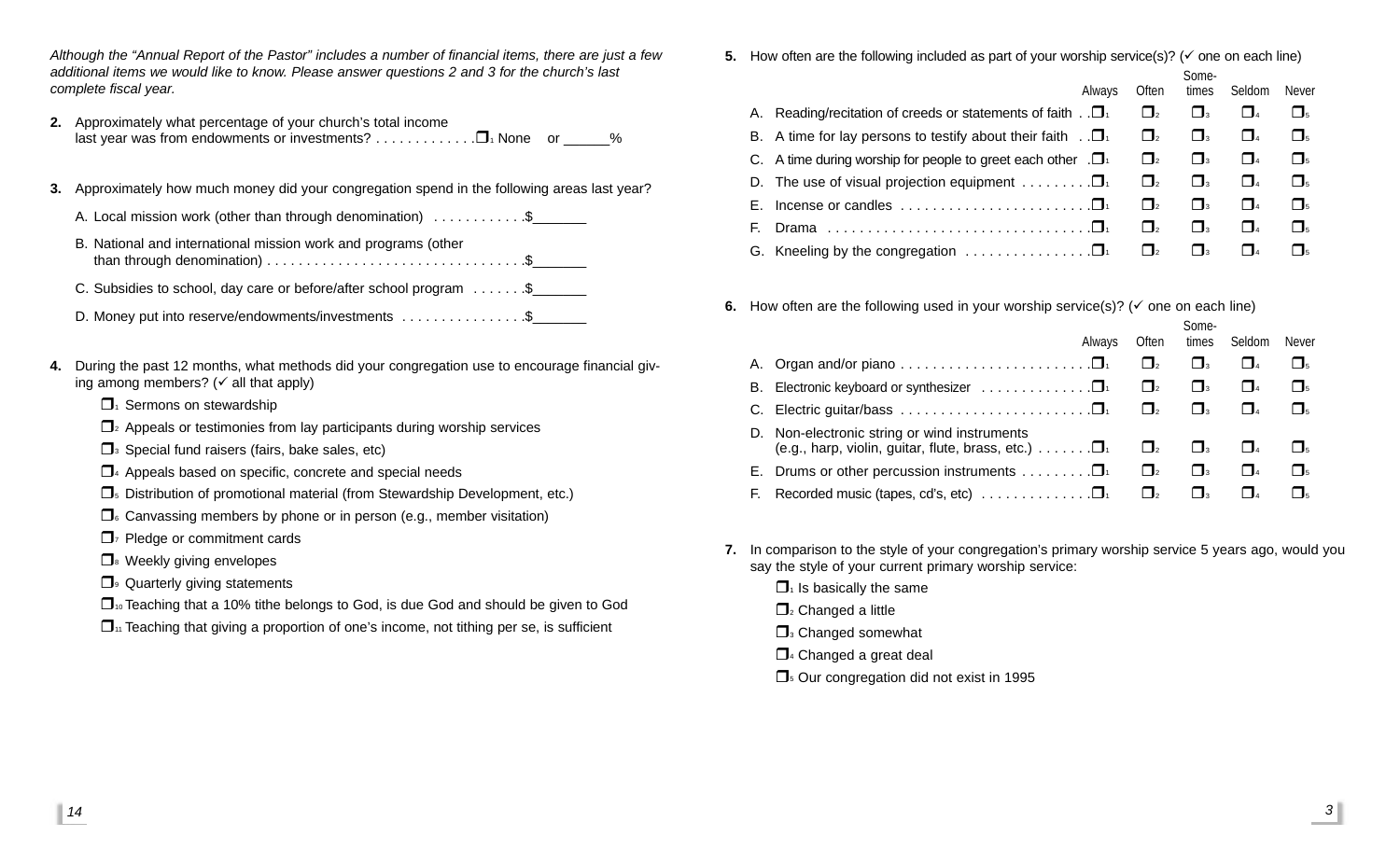**8.** How important are the following sources of authority in the worship and teaching of your congregation? ( $\checkmark$  one on each line)

|                                                                                                                                                                                                                                  |                                                                  | Absolutely<br>Foundational | Verv<br>Important   | Somewhat<br>Important | Little Or No<br>Importance |
|----------------------------------------------------------------------------------------------------------------------------------------------------------------------------------------------------------------------------------|------------------------------------------------------------------|----------------------------|---------------------|-----------------------|----------------------------|
|                                                                                                                                                                                                                                  |                                                                  |                            | $\Box$ <sub>2</sub> | $\Box$ 3              | $\Box$ 4                   |
|                                                                                                                                                                                                                                  | B. Historic creeds, doctrines & tradition $\ldots \ldots \ldots$ |                            | $\Box$ <sub>2</sub> | $\Box$ <sub>3</sub>   | $\Box$                     |
|                                                                                                                                                                                                                                  |                                                                  |                            | $\Box$ <sub>2</sub> | $\Box$ <sub>3</sub>   | $\Box$                     |
|                                                                                                                                                                                                                                  | D. Human reason and understanding $\ldots \ldots \square$        |                            | $\Box$ <sub>2</sub> | $\Box$ <sub>3</sub>   | $\Box$ 4                   |
|                                                                                                                                                                                                                                  |                                                                  |                            | $\Box$ <sub>2</sub> | $\Box$ <sub>3</sub>   | $\Box$                     |
| Now please write the <b>letter</b> $(A, B, C, D, or E)$ of the one source<br>F.<br>of authority that is most important in your congregation's worship<br>and teaching—as difficult a choice as this may be—in this box $\dots$ . |                                                                  |                            |                     |                       |                            |

### **Section II:**

### *History, Location and Building*

- **1.** In what ZIP code area is your congregation's primary worship building located?
- **2.** In approximately what year did your congregation begin worshiping at its current location? \_\_\_\_\_\_
- **3.** How would you describe the place where your congregation's primary worship building is located?  $(\check{ }$  one)
	- Rural or open country  $\dots \dots \dots \dots \dots \dots$ Town or village of less than 10,000  $\ldots \ldots \square$ In or around a city of 10,000 - 49,999  $\dots \dots \square$ In or around a city of 50,000 - 249,999  $\ldots \ldots \square$ <sup>4</sup> In or around a city of  $250,000+$  ............
	- A. If "In or around a city...", is you building located:  $($   $\checkmark$  one)
		- In a central or downtown area of the city  $\Box$ In another area of the city  $\ldots$ ......... In an older suburb around the city  $\ldots \square$ <sub>3</sub> In a newer suburb around the city  $\dots \dots \square$ <sup>4</sup>
	- B. If "In or around a city...", is you building located in a:  $(\check{\phantom{a}})$  one)

| Residential area $\ldots \ldots \ldots \ldots \ldots \square$      |
|--------------------------------------------------------------------|
| Mixed residential and commercial area $\Box$ .                     |
| Commercial or industrial area $\ldots \ldots \square$ <sub>3</sub> |

**6.** Of your total number of adult participants, how many would you estimate are involved in:

|                                                                                       | Almost |                     |                     |        |      |
|---------------------------------------------------------------------------------------|--------|---------------------|---------------------|--------|------|
|                                                                                       | All    | Most                | Some                | Few    | None |
| A. Recruiting new members $\dots \dots \dots \dots \dots \dots \dots \dots$           |        | $\Box$ <sub>2</sub> | $\Box$              | $\Box$ |      |
| B. Activities outside of worship that strengthen their faith $\Box$                   |        |                     | $\Box$ <sub>3</sub> |        |      |
| C. Expressing their faith through helping others $\ldots \ldots \square$ <sup>1</sup> |        |                     | $\Box$ <sub>3</sub> |        |      |

- **7.** How many of the high school age children of your adult participants would you estimate are involved in the religious life and activities of your congregation?
	- $\Box$ <sub>1</sub> Almost all  $\Box$ <sub>2</sub> Most  $\Box$ <sub>3</sub> Some  $\Box$ <sub>4</sub> Few  $\Box$ <sub>5</sub> Hardly any

### **Section VI:** *Finances*

- **1.** How would you describe your congregation's financial health currently and 5 years ago (1995)?
	- A. Currently:  $\Box_1$  Excellent  $\Box$ <sub>2</sub> Good  $\Box$ <sup>3</sup> Tight, but manageable  $\Box$ <sup>4</sup> In some difficulty  $\Box$ <sub>5</sub> In serious difficulty
	- B. In 1995:  $\Box$  Excellent
		- $\Box$ <sub>2</sub> Good
			- $\Box$ <sup>3</sup> Tight, but manageable
			- $\Box$ <sup>4</sup> In some difficulty
			- $\Box$ <sub>5</sub> In serious difficulty
			- $\Box$  Our congregation did not exist in 1995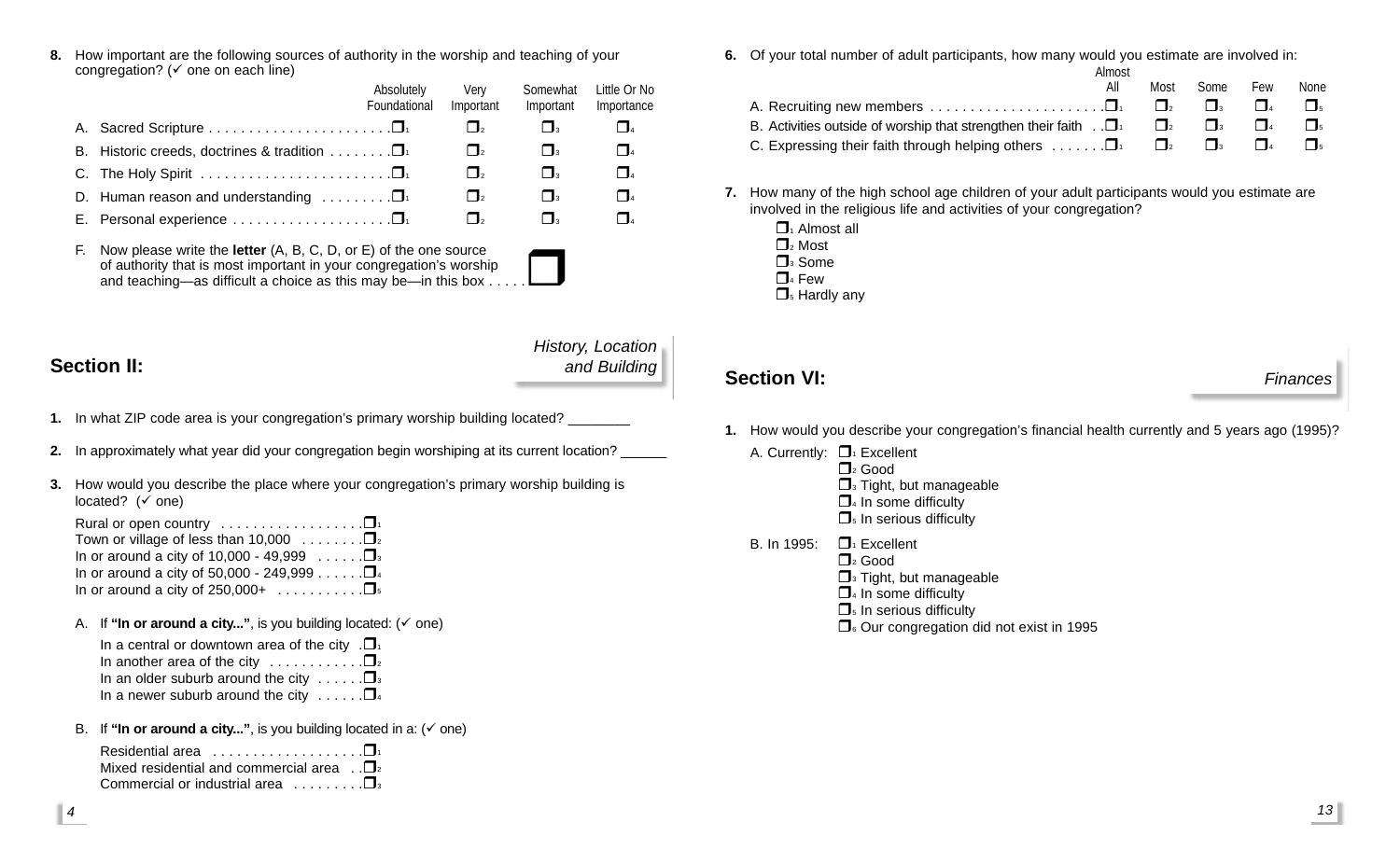**4.** Of the total number of regularly participating adults, what percent would you estimate are:

|                                                                                 |             | Hardly              |                     |          |                     |          | All Or      |
|---------------------------------------------------------------------------------|-------------|---------------------|---------------------|----------|---------------------|----------|-------------|
|                                                                                 | <b>None</b> | Any                 | Few                 | Some     | Many                | Most     | Nearly All  |
|                                                                                 | 0%          | 1-10%               | 11-20%              | 21-40%   | 41-60%              | 61-80%   | 81-100%     |
| A. Female                                                                       |             | $\Box$              | $\Box$ 3            | $\Box$ 4 | $\Box$              | $\Box$   | $\Box$      |
| B. Not high school graduates $\dots \dots \square$                              |             | $\Box$              | $\square_3$         | $\Box$ 4 | $\Box$ <sub>5</sub> | $\Box$   | $\Box$ 7    |
| C. College graduates $\ldots \ldots \ldots \ldots \square$                      |             | $\Box$              | $\Box$ 3            | $\Box$ 4 | $\Box$              | $\Box$   | $\Box$      |
| D. Age 35 or younger $\ldots \ldots \ldots \ldots \square$                      |             | $\Box$              | $\Box$ <sub>3</sub> | $\Box$ 4 | $\Box$              | $\Box$   | $\Box$      |
| E. Over 60 years old $\ldots \ldots \ldots \ldots \square$                      |             | $\Box$              | $\Box_3$            | $\Box$ 4 | $\Box$              | $\Box$   | $\Box$      |
|                                                                                 |             | $\Box$              | $\Box$ 3            | $\Box$ 4 | $\Pi_{5}$           | $\Box$   | $\Box$      |
| G. Life long Nazarenes □                                                        |             | $\Box$ <sub>2</sub> | $\Box$              | $\Box$ 4 | $\Box$              | $\Box$   | $\Box$ 7    |
| H. New to the congregation in the                                               |             |                     |                     |          |                     |          |             |
| last five years $\ldots \ldots \ldots \ldots \square$                           |             | $\Box$              | $\Box$ 3            | $\Box$ 4 | $\Box$              | $\Box$   | $\Box$ 7    |
| I. Living in the immediate area                                                 |             |                     |                     |          |                     |          |             |
| around the church building $\ldots \ldots \square$ <sup>1</sup>                 |             | $\Box$ <sub>2</sub> | $\Box$ <sub>3</sub> | $\Box$ 4 | $\Box$              | $\Box$   | $\Box$ 7    |
| J. Commuting more than 15 minutes                                               |             |                     |                     |          |                     |          |             |
| to get to the worship services $\ldots \Box$                                    |             | $\Box$ <sub>2</sub> | $\Box$ <sub>3</sub> | $\Box$ 4 | $\Box_5$            | $\Box$   | $\prod_{7}$ |
| K. Currently holding volunteer                                                  |             |                     |                     |          |                     |          |             |
| leadership roles in the congregation                                            |             |                     |                     |          |                     |          |             |
| (e.g. serving on committees,<br>teaching "Sunday school", etc.) $\ldots$ $\Box$ |             | $\mathbf{I}_2$      | $\mathsf{L}$        | $\Box$ 4 | $\Box$              | $\Box$   | $\prod_{7}$ |
| L. In households with incomes                                                   |             |                     |                     |          |                     |          |             |
| below $$20,000$                                                                 |             | $\Box$ <sub>2</sub> | $\Box$ 3            | $\Box$ 4 | $\Box$              | $\Box$   | $\prod_{7}$ |
| M. in households with children under                                            |             |                     |                     |          |                     |          |             |
| age 18 present $\ldots \ldots \ldots \ldots \square$                            |             | $\Box$ <sub>2</sub> | $\Box$ <sub>3</sub> | $\Box$ 4 | $\Box_5$            | $\Box$ 6 | $\Box$ 7    |

**5.** Of the total number of **regularly participating adults**, what percent would you estimate are:

| White $\ldots \ldots \ldots \ldots \ldots \ldots \ldots \ldots$ |  |
|-----------------------------------------------------------------|--|
|                                                                 |  |
| 100%<br>Total                                                   |  |

Within these racial/cultural groups, are there any significant national sub-groups (e.g. German , Korean, Irish, Mexican, Caribbean, etc)?  $\Box_1$  Yes  $\Box_2$  No

IF YES, please list them: \_\_\_\_\_\_\_\_\_\_\_\_\_\_\_\_\_\_\_\_\_\_\_\_\_\_\_\_\_\_\_\_\_\_\_

- **4.** What is the total seating capacity of your sanctuary? \_\_\_\_\_\_\_\_\_\_
- **5.** How would you describe the *size* of the following relative to the current needs of your congregation? ( $\checkmark$  one each line)

|    |                                       | Much<br>more than<br>we need | Slightly<br>more than<br>we need | Just<br>about<br>right | Slightly<br>less than<br>we need | Much<br>less than<br>we need |
|----|---------------------------------------|------------------------------|----------------------------------|------------------------|----------------------------------|------------------------------|
| A. | Worship space $\dots \dots \square$   |                              | $\mathbf{I}_2$                   | $\mathbf{I}_3$         | $\overline{a}$                   | $\blacksquare$               |
| В. | Educational space $\dots$ $\Box$      |                              | $\mathbf{I}$                     | $\mathbf{I}_3$         | $\Box$                           | $\mathbf{I}_5$               |
|    | C. Fellowship space $\ldots$ . $\Box$ |                              | $\mathbf{I}$                     | $\Box$                 | $\Box$                           | $\mathbf{I}_5$               |
| D. | Space for parking $\ldots \square$    |                              |                                  | $\mathbf{I}_3$         |                                  | $\mathbf{I}_{5}$             |

**6.** How would you describe the overall physical condition of your congregation's building(s)? ( $\checkmark$  one)

- $\Box_1$  Excellent  $\Box$ <sub>2</sub> Good
- $\Box$ <sup>3</sup> Needs improvement
- 
- $\Box$ <sup>4</sup> In serious need of improvements and repairs
- **7.** Do any other congregations use your building space for worship?
	- $\Box$ <sup>1</sup> Yes
	- $\Box$ <sub>2</sub> No

### **Section III:**

### *Congregational Programs*

- **1.** Does your congregation have a Sunday school that meets regularly?  $\Box$ <sup>1</sup> Yes  $\Box$ <sub>2</sub> No
	- IF YES: A. What is the typical, total, weekly attendance of **adults** (18 and over)? .\_\_\_\_\_\_\_ B. What is the typical, total, weekly attendance of **children and teens** (17 and under)? . . . . . . . . . . . . . . . . . . . . . . . . . . . . . . . .\_\_\_\_\_\_\_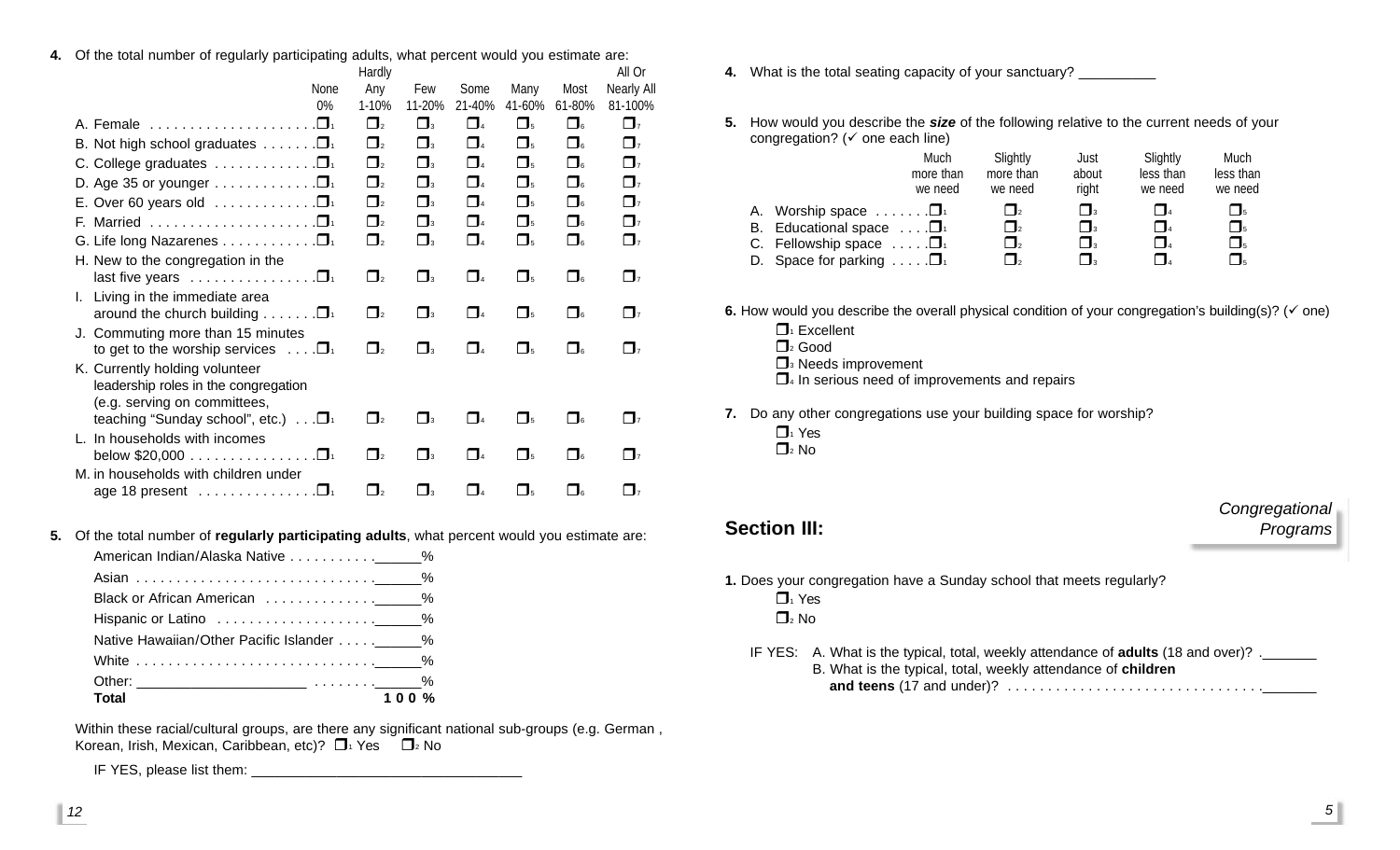**2.** During the past 12 months, did your congregation have any of the following programs or activities in addition to your regular Sunday school?

> Circle all "Yeses" that apply ------------------------ Yes -----------------------

*IF YES*, was it: • A one-time, short-term or occasional event?

• On-going during a particular season?

|  | On-going throughout the year? |  |
|--|-------------------------------|--|
|--|-------------------------------|--|

| No.                                                            | One-Time.<br>Short-Term.<br>Occasional | On-going<br>During A<br>Season | On-going<br>Thru Church<br>Year |
|----------------------------------------------------------------|----------------------------------------|--------------------------------|---------------------------------|
|                                                                | Yes                                    | Yes                            | Yes                             |
| B. Theological or doctrinal study No                           | Yes                                    | Yes                            | Yes                             |
| C. Prayer or meditation groups No                              | Yes                                    | Yes                            | Yes                             |
|                                                                | Yes                                    | Yes                            | Yes                             |
| E. Community service No                                        | Yes                                    | Yes                            | Yes                             |
| F. Parenting or marriage enrichment No                         | Yes                                    | Yes                            | Yes                             |
|                                                                | Yes.                                   | Yes.                           | Yes.                            |
| H. Other performing arts (e.g., music, drama) $\dots \dots$ No | <b>Yes</b>                             | Yes.                           | Yes.                            |
| I. Groups that discuss books or contemporary issues . No       | Yes                                    | Yes.                           | Yes                             |
| J. Self-help or personal growth groups No                      | Yes                                    | Yes                            | Yes                             |
| K. Exercise, fitness or weight loss groups or classes No       | Yes                                    | Yes.                           | Yes.                            |
|                                                                | Yes                                    | Yes                            | Yes                             |
| M. Youth/teen activities and programs No                       | Yes.                                   | Yes.                           | Yes.                            |
| N. Young adult/singles activities and programs No              | Yes                                    | Yes                            | Yes                             |
|                                                                |                                        |                                |                                 |

**3.** How much does your congregation, in its worship and education, emphasize the following home or personal practices?  $(\check{\mathsf{p}})$  one on each line)

|                                                                                | A Great | Ouite                        |                     |              | Not At              |
|--------------------------------------------------------------------------------|---------|------------------------------|---------------------|--------------|---------------------|
|                                                                                | Deal    | A Bit                        | Some                | Little       | All                 |
| A. Personal prayer, scripture study or devotions $\dots$ $\square_1$           |         | $\Box$ 2                     | $\Box$ <sub>3</sub> | $\Box$ 4     | $\Box$              |
| B. Family devotions $\ldots \ldots \ldots \ldots \ldots \ldots \ldots \square$ |         | $\Box$ <sub>2</sub>          | $\Box$ <sub>3</sub> | $\Box$       | $\Box$              |
|                                                                                |         | $\Box$                       | $\Box$ <sub>3</sub> | $\Box$       | $\Pi_{5}$           |
| D. Observing dietary restrictions $\dots \dots \dots \dots \dots \dots$        |         | $\Box$                       | $\Box$ <sub>3</sub> | $\Box$       | $\Box$              |
| E. Abstinence from alcohol $\ldots \ldots \ldots \ldots \ldots \ldots \square$ |         | $\Box$                       | $\Box$ <sub>3</sub> | $\Box$       | $\Pi_{5}$           |
|                                                                                |         | $\Box$                       | $\Box$ <sub>3</sub> | $\Box$ 4     | $\Box$              |
| G. Displaying religious objects, symbols, or                                   |         |                              |                     |              |                     |
|                                                                                |         | $\vert$ $\vert$ <sub>2</sub> | $\mathbf{I}$        | $\mathbf{I}$ | $\Box$ <sub>5</sub> |
| K. Abstaining from premarital sex $\dots \dots \dots \dots \dots \dots$        |         | $\overline{2}$               | $\mathsf{L}$        |              | $\overline{5}$      |
|                                                                                |         |                              |                     |              |                     |

- **8.** When your congregation purchases worship, educational, stewardship, evangelism, etc. materials or supplies, does it purchase them:  $(\check{ } )$  one)
	- $\Box$  Exclusively from within the denomination
	- $\Box$ <sub>2</sub> Primarily from within the denomination
	- $\Box$ <sup>3</sup> Primarily from outside the denomination
	- $\Box$ <sup>4</sup> Exclusively from outside the denomination
	- $\Box$ <sub>5</sub> From a pretty even balance between denominational and non-denominational sources
- **9.** Which one of the following three statements best describes your congregation? ( $\checkmark$  one)
	- $\Box$ <sup>1</sup> Our congregation has definite expectations for members that are strictly enforced.
	- $\Box$ <sub>2</sub> Our congregation has fairly clear expectations for members, but the enforcement of these expectations is not very strict.
	- $\Box$ <sup>3</sup> Our congregation has only vague expectations for members that are seldom, if ever, enforced.

**Section V:** *Participants*

*We know you may have to estimate or guess at the answers to several of the questions in this section and the next section. That is okay.*

**1.** Approximately how many persons would you say are **associated in any way** with the religious life of your congregation — counting all adults and children, regular and irregular participants, members and also participating non-members.

Number \_\_\_\_\_\_\_\_\_\_

- **2.** Approximately how many persons both adults and children would you say regularly participate in the religious life of your congregation, whether or not they are officially members of your congregation?
	- A. Number of regularly participating adults (18 and over) .................
	- B. Number of regularly participating children and teens (17 and under) . . .
- **3.** Since 1995, has the above number of regularly participating adults:  $(\check{\phantom{a}}$  one)
	- $\Box$ <sub>1</sub> Increased 10% or more
	- $\Box$ <sub>2</sub> Increased 5% to 9%
	- $\Box$ <sup>3</sup> Stayed about the same (+/- 4%)
	- $\Box$ <sub>4</sub> Decreased 5% to 9%
	- $\Box$ <sub>5</sub> Decreased 10% or more
	- $\Box$  Our congregation did not exist in 1995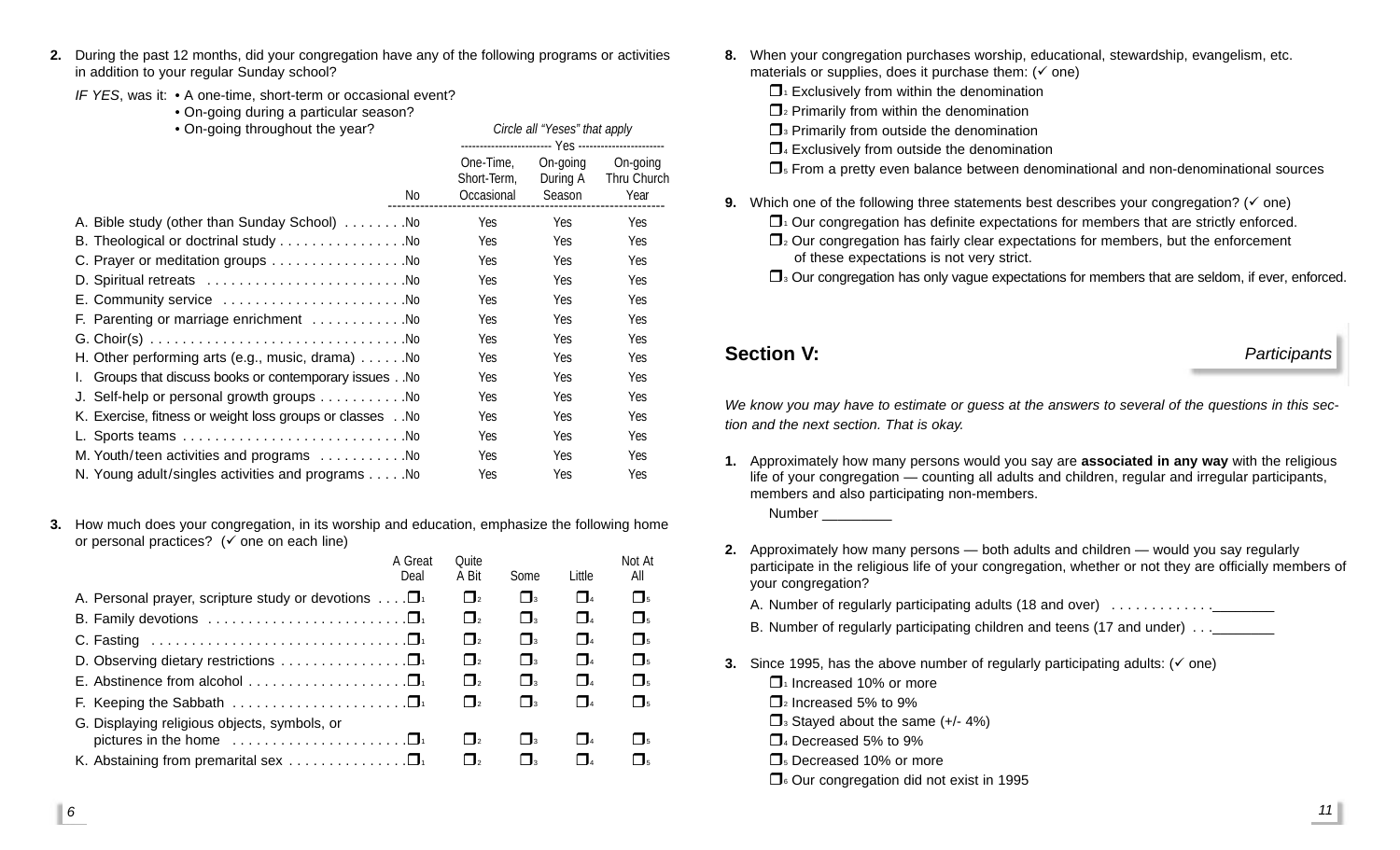- **3.** How many senior pastors, including the current one, have served this congregation during the past 10 years? \_\_\_\_\_\_
- **4.** How long was the previous senior pastor employed by this congregation? \_\_\_\_\_\_ years
- **5.** How many paid, ministerial and program staff does this congregation have? A. Number full-time, paid \_\_\_\_\_ B. Number part-time, paid \_\_\_\_\_
- **6.** During the last 12 months, has your congregation been involved in any of the following types of

inter-congregational, ecumenical or interfaith activities? *(Circle all the "yeses" that apply)*

|                                                           | -----With other congregations or persons:----- |               |                   |
|-----------------------------------------------------------|------------------------------------------------|---------------|-------------------|
|                                                           |                                                | From other    | <b>From other</b> |
|                                                           | From our                                       | Christian     | Faith             |
| No.                                                       | Denomination                                   | Denominations | Traditions        |
|                                                           | Yes.                                           | Yes.          | Yes               |
| B. Joint celebrations or programs other than worship . No | Yes                                            | Yes.          | Yes               |
| C. Joint social outreach or service projects No           | Yes                                            | Yes           | Yes               |
| D. Councils of churches or ministerial associations . No  | Yes                                            | Yes           | Yes               |

**7.** During the last **five years** has your congregation experienced any disagreements or conflicts in the following areas? ( $\checkmark$  one on each line)

| $1.10$ . The straightforward straightforward in the straightforward in the straight straight of $1.00$ |                                                  |                     |                |  |
|--------------------------------------------------------------------------------------------------------|--------------------------------------------------|---------------------|----------------|--|
|                                                                                                        | ----------------Yes, and it was:---------------- |                     |                |  |
|                                                                                                        | Verv                                             | Moderately          | Not Very       |  |
| No.                                                                                                    | Serious                                          | <b>Serious</b>      | Serious        |  |
|                                                                                                        | $\prod_{2}$                                      | $\Box$ <sub>3</sub> | $\Box$ 4       |  |
|                                                                                                        | $\Box$ <sub>2</sub>                              | $\Box$ <sub>3</sub> | $\Box$ 4       |  |
| C. How worship is conducted $\ldots \ldots \ldots \ldots \ldots \square$                               | $\prod_{2}$                                      | $\Box$ <sub>3</sub> | $\Box$ 4       |  |
| D. Program/mission priorities or emphases $\dots \dots \square$                                        | $\prod_{2}$                                      | $\Box$ <sub>3</sub> | $\Box$         |  |
| E. Who should make a decision $\ldots$                                                                 | $\Box$ <sub>2</sub>                              | $\Box$ <sub>3</sub> | $\Box$ 4       |  |
| F. Pastor's leadership style $\ldots \ldots \ldots \ldots \ldots \square$                              | $\Box$ <sub>2</sub>                              | $\Box$ <sup>3</sup> | $\Box$         |  |
| G. Pastor's personal behavior $\ldots \ldots \ldots \ldots \ldots$                                     | $\Box$ <sub>2</sub>                              | $\Box$ <sub>3</sub> | $\Box$         |  |
| H. Member's personal behavior $\ldots \ldots \ldots \ldots \square$                                    | $\Box$ <sub>2</sub>                              | $\Box$ <sub>3</sub> | $\Box$         |  |
|                                                                                                        | $\Box$ <sub>2</sub>                              | $\mathbf{R}$        | $\overline{a}$ |  |
|                                                                                                        |                                                  |                     |                |  |

**4.** In addition to the outreach activities of the denomination, **did your congregation** do any of the following to reach out to new or inactive participants, or to make your congregation better known in your community *during the past 12 months*? **If No**, is the item: **A)** Something that probably would be supported by most members if you tried it; or **B)** Something that probably would not be supported by most members. ( $\checkmark$  one on each line)  $\mathbf{y}_i$ 

|                                                                                                                                                                                      | Yes,         |                     | -------- No, but Members-------- |
|--------------------------------------------------------------------------------------------------------------------------------------------------------------------------------------|--------------|---------------------|----------------------------------|
|                                                                                                                                                                                      | Done in last | A) Would            | B) Would Not                     |
|                                                                                                                                                                                      | 12 Months    | Support             | Support                          |
| A. Newspaper advertisements or articles $\ldots \ldots \ldots \ldots \square$                                                                                                        |              | $\Box$ <sub>2</sub> | $\Box$ <sub>3</sub>              |
| B. Radio or television advertisements or coverage $\dots \dots \square$                                                                                                              |              | $\Box$ <sub>2</sub> | $\Box$ <sub>3</sub>              |
| C. Direct mail promotions to area residents $\dots \dots \dots \dots \dots$                                                                                                          |              | $\Box$ <sub>2</sub> | $\Box$ <sub>3</sub>              |
| D. A growth or evangelistic campaign/program $\dots \dots \dots \square$                                                                                                             |              | $\Box$ <sub>2</sub> | $\Box$                           |
| E. Efforts to identify and contact people who have<br>recently moved into your congregation's area $\ldots \ldots \square$                                                           |              | $\Box$ <sub>2</sub> | $\Box$ <sub>3</sub>              |
| F. Stressing in your congregation's preaching and<br>teaching the importance of witnessing to others                                                                                 |              | $\Box$ 2            | $\Box_3$                         |
| G. Special worship services intended to attract the<br>unchurched or non-members (e.g. "Bring a friend"<br>services, seeker services, revivals, etc.) $\ldots \ldots \ldots \square$ |              | $\Box$              | $\mathbf{I}$                     |
| H. Special programs (e.g. parenting classes, young single<br>nights, art festivals, street ministries) especially intended<br>to attract unchurched persons or non-members           |              |                     |                                  |
|                                                                                                                                                                                      |              | $\mathsf{\Pi}_{2}$  | $\Box$ 3                         |
| Phone calls or personal visits by your pastoral staff $\ldots \Box$<br>L.                                                                                                            |              | $\Box$ 2            | $\Box$                           |
| J. Phone calls or personal visits by laity $\Box$                                                                                                                                    |              | $\Box$ 2            | $\Box_3$                         |
|                                                                                                                                                                                      |              |                     |                                  |